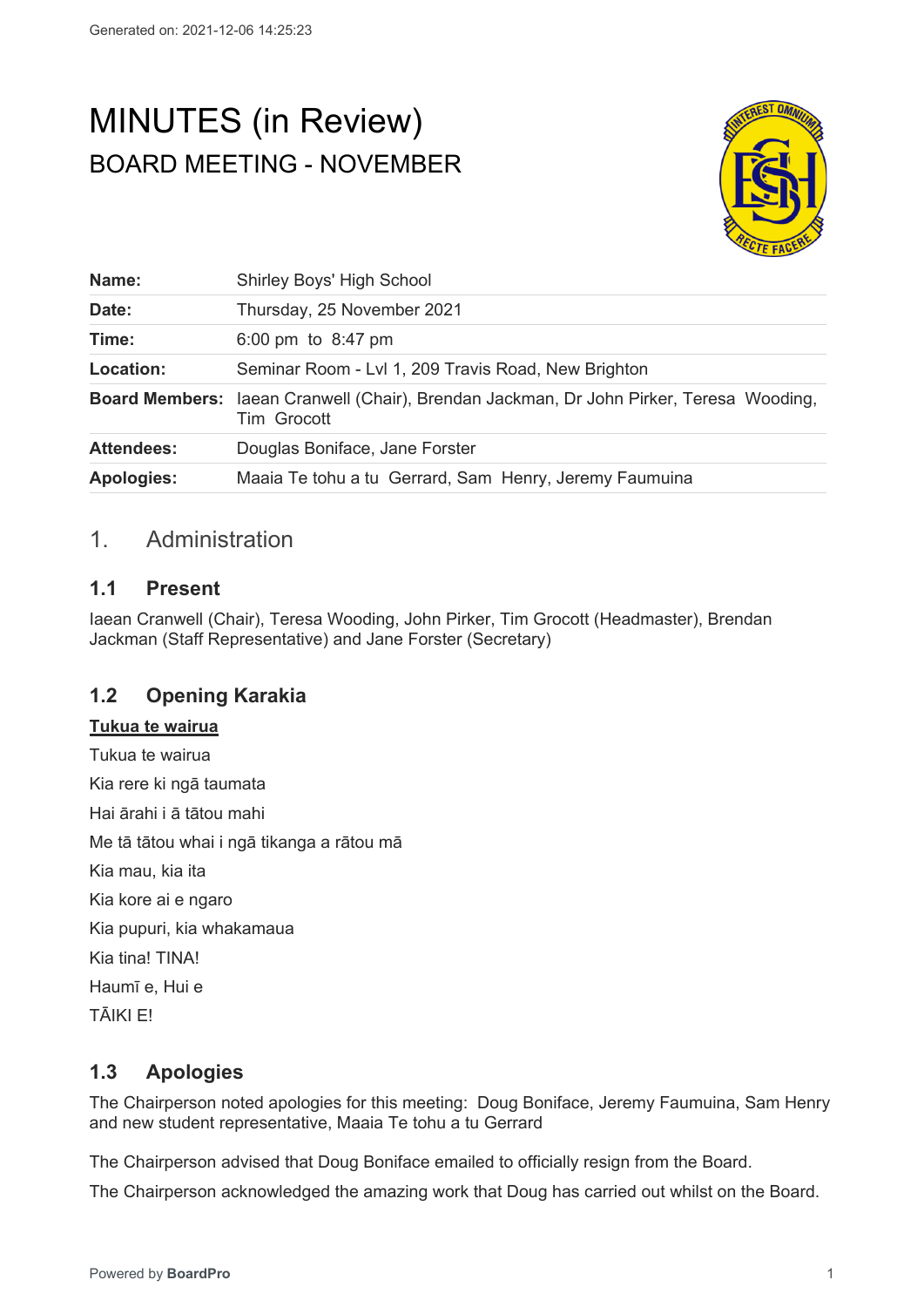Noted that this would leave the position of Deputy Chair vacant, to be discussed at the February meeting next year.



 $\mathbf{A}$ 

#### **Deputy Chairperson Vacancy**

Deputy Chairperson vacancy to be filled. **Due Date:** 24 Feb 2022 **Owner: Iaean Cranwell** 

## **1.4 Interests Register**

## **1.5 Action Item List**

| Due Date    | <b>Action Title</b>                                                                | Owner          |
|-------------|------------------------------------------------------------------------------------|----------------|
| 24 Feb 2022 | Letter from Ngāi Tūāhuriri Rūnanga<br><b>Status: In Progress</b>                   | laean Cranwell |
| 24 Feb 2022 | Returning Officer for Board elections September 2022<br><b>Status: In Progress</b> | Jane Forster   |

# 2. Public Excluded Session

## **2.1 Public Excluded Session**

### **Move to Public Excluded Session**

Moved from the Chair that the public be excluded from the following parts of the proceedings of this meeting, namely, staffing matters and recent discipline meeting.

The general subject of each subject to be considered while the public is excluded, the reason for passing this resolution in relation to each matter, and the specific grounds under section 48(1) of the Local Government Official Information and Meetings Act 1987 for the passing of this resolution are as follows:

| General                                                    | Reason for passing this                                                                                                                                                                                                                                | Ground(s) under s48(1) for the                                                                                                                                                                                                           |
|------------------------------------------------------------|--------------------------------------------------------------------------------------------------------------------------------------------------------------------------------------------------------------------------------------------------------|------------------------------------------------------------------------------------------------------------------------------------------------------------------------------------------------------------------------------------------|
| Subject                                                    | resolution                                                                                                                                                                                                                                             | passing of this resolution                                                                                                                                                                                                               |
| Staffing<br><b>Matters</b><br><b>Discipline</b><br>Meeting | It is necessary to exclude<br>the public from part of the<br>meeting in order to protect<br>the privacy of natural<br>persons, being good<br>reason for withholding<br>information under $s9(2)(a)$<br>of the Official Information<br>Act 1982 ("OIA") | In accordance to $s48(1)(a)(ii)$ of the<br>LGOIMA that the public conduct of<br>the relevant part of the meeting<br>would be likely to result in the<br>disclosure of information for which<br>good reason for withholding under<br>OIA. |

This resolution is made in reliance on section 48(1)(a) of the LGOIMA and the particular interest or interests protected by sections 6, 7 or 9 of the OIA which would be prejudiced by the holding of the whole or the relevant part of the proceedings of the meeting in public as set out in the table above.

| <b>Decision Date:</b> | 25 Nov 2021    |
|-----------------------|----------------|
| Mover:                | laean Cranwell |
| Outcome:              | Approved       |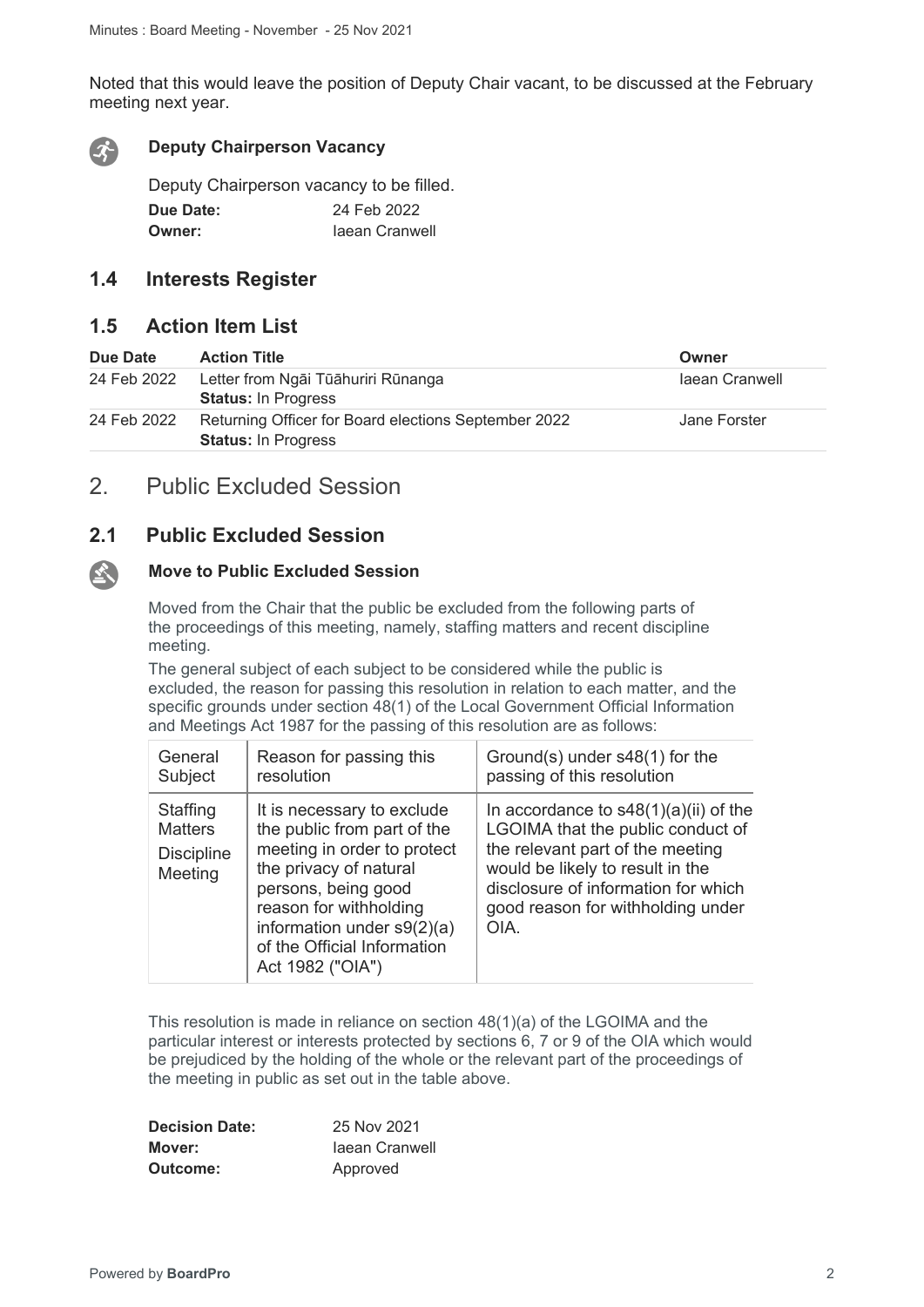

### **Move out of Public Excluded Session**

Moved from the Chair that the meeting move out of Public Excluded session at 7.06pm and confirm that the business discussed in the Public Excluded session remains confidential but the decisions, if any, be made public.

| <b>Decision Date:</b> | 25 Nov 2021    |
|-----------------------|----------------|
| Mover:                | laean Cranwell |
| Outcome:              | Approved       |

- 3. Strategic decisions
- 4. Monitoring

## **4.1 Headmaster's Report**

Headmaster's Report taken as read.

Key highlights below:

- Student Achievement is looking very positive.
- The school has had a fantastic number of scholarships for 2022.
- The Dux for 2021 is Bi Bui, when Bi came to New Zealand in 2021 he couldn't speak a great deal of English so he has not only developed his English speaking ability but continued his fine academic work.
- The Head Boy and Associates for 2022 were announced at our Year 11 and 12 Prizegiving and are:
	- o Head Boy Kururangi Wetini
	- o Associate Head Boys Thomas Hopgood and Te Kaio Cranwell
- The Ministry of Education announced the resetting of the curriculum refresh and the NCEA Change Programme, they have basically just slowed that right down and the implementation will be delayed for about a year or more. The flow on effect is Shirley Boys' was successful in running quite a few pilots at Year 11 next year but due to the delay they have reduced the number of pilots that Shirley will be part of.
- The school launched GoVox which is like an App, people who are part of Shirley Boys' High School are asked to complete a quick survey which provides quite useful feedback. Form teachers get the summary of their form class which highlights the people who are feeling really low and is an opportunity for form teachers to connect or if significant enough to contact a Dean or the school counsellor. The Headmaster gets it for the full staff.
- This year Shirley Boys' held a Pō Whakanui for the Year 13 Māori leavers. The Headmaster acknowledged the work that staff put into this in particular Hone Rask and Hannah Cook.
- The Canterbury District Health Board are running an initiative where they are wanting to reach out to school leavers. The CDHB is the biggest employer in Te Waipounamu and they have currently got eighteen jobs available for school leavers for next year. They are wanting to promote those jobs amongst our Māori and Pasifika leavers. The Headmaster went to a meeting organised by Ruru Hona who is a Cultural Advisor with the CDHB, they are running an expo next Friday which the school hope to get some boys to attend.
- Staffing:
	- o Hannah Cook is leaving at the end of the year, she has a wonderful opportunity up North but will be greatly missed.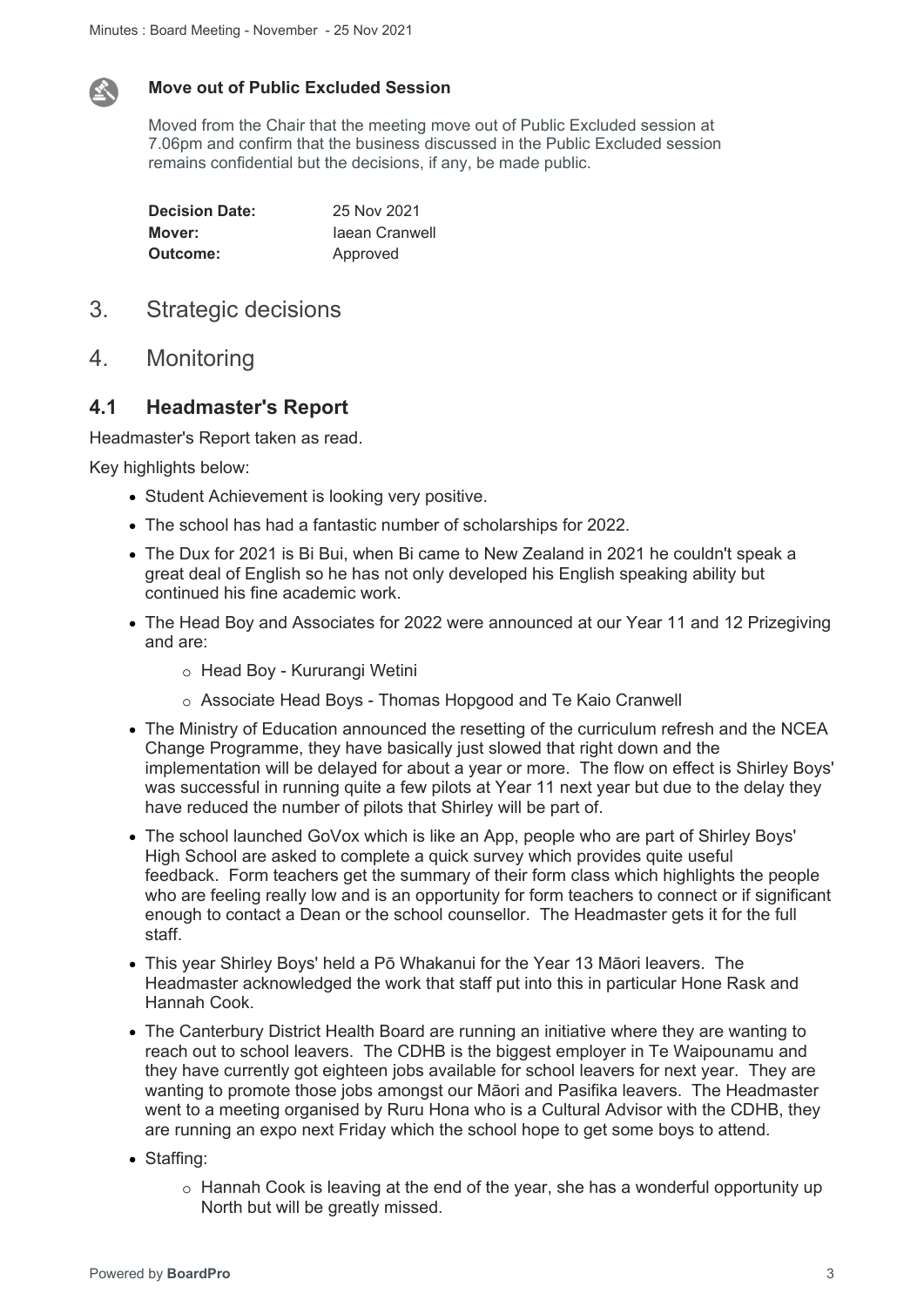- o Karly Murdoch and Pam Murray are also leaving at the end of the year and will be missed.
- o Yuki will be back in New Zealand for the start of our school year.
- Mandatory Vaccinations The Headmaster acknowledged the tremendous amount of work Hanka Scott has carried out around this.
- Headmaster's Appraisal This was carried out on Tuesday 23 November and Gary was pleased with the result and has given some good feedback. Gary hopes to have the report completed over the next week or so and will report back to the Board.
- The Headmaster attended the National Council for Woman meeting last week and advised it was quite a unique and eye opening experience. It was extremely interesting to listen to Christine O'Neill speak on her experiences and support her on that.
- Risks:

 $\sum_{i=1}^{n}$ 

- o Vaccinations Shirley Boys' has got through quite well but the whole thing will continue to be very challenging and time consuming.
- o End of Year with Year 13's The reason it is being highlighted as a risk is around the Health & Safety aspect of it and the reputation of the school. The SLT will continue to work through processes around this.

#### **Adoption of the Headmaster's/Tumuaki's Report**

The Headmaster/Tumuaki moved that the Board adopt the Tumuaki's Report for November.

| <b>Decision Date:</b> | 25 Nov 2021     |
|-----------------------|-----------------|
| Mover:                | Tim Grocott     |
| Seconder:             | Brendan Jackman |
| Outcome:              | Approved        |

## **4.2 Headmaster's Appraisal**

As spoken to under Headmaster's Report 4.1

## **4.3 Policy Review**

The Headmaster spoke to the previously circulated policies and assurances.

Policies for review in Term 4:

**Māori Educational Success (Board/Staff/Parents) -** There were a few amendments raised by Hannah Cook, as previously circulated to the Board.

**Harassment (Board/Staff) -** No other feedback / reviews submitted.

Term 4 Assurances – as previously circulated.

The Headmaster spoke to the role Doug Boniface undertook with regards to the checking of the Sue Report, which was completed for the year, this role to be filled for next year.

#### **New topics added in SchoolDocs:**

Safety Checking – added to Employer Responsibility policy (attached)

COVID-19 topics: This content is core generic and based on government requirements and guidance. Schools are not expected to make school-specific changes to these topics.

COVID-19 Information and procedures

COVID-19 Vaccinations policy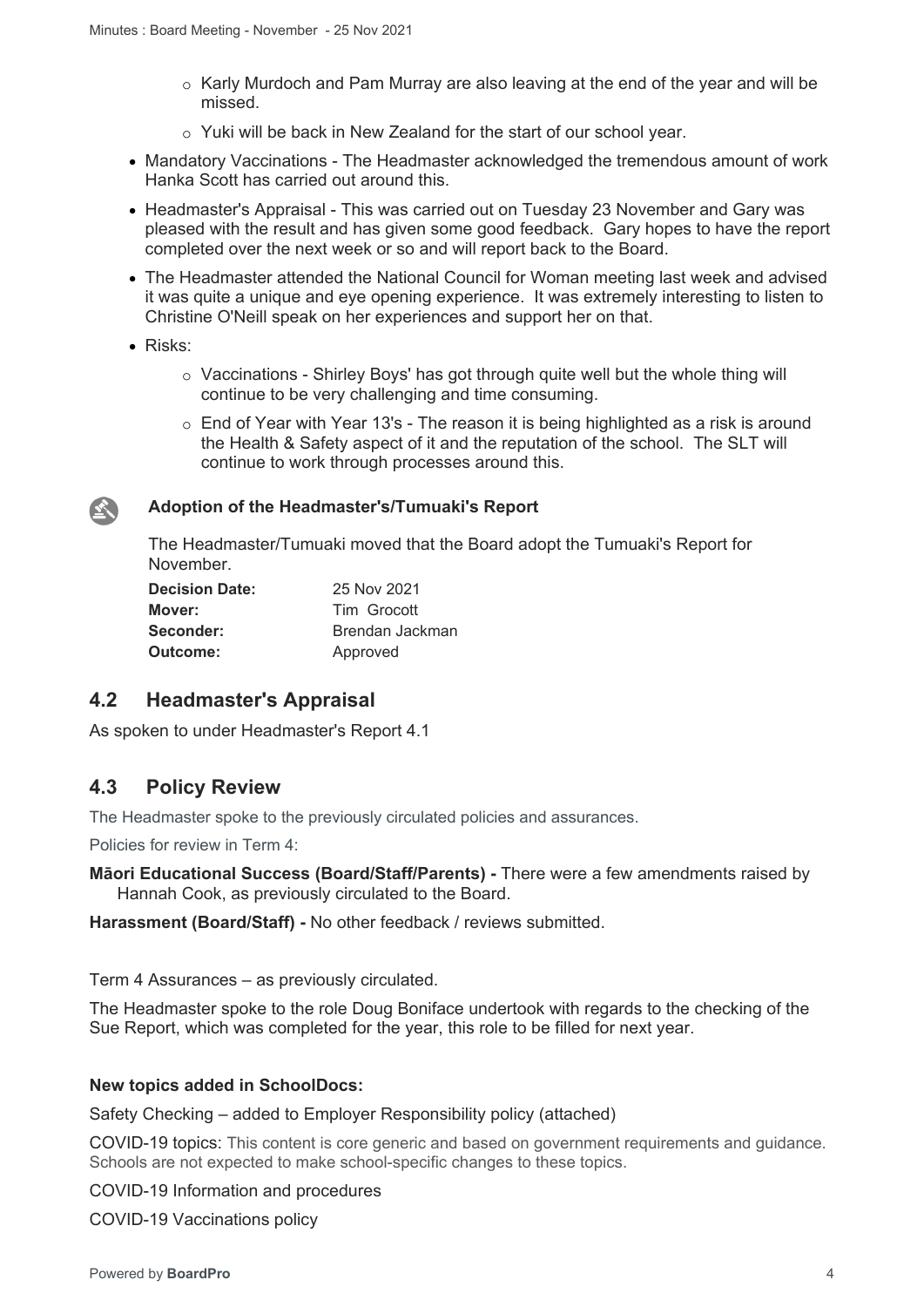Also: COVID-19 Alert Level 3 COVID-19 Alert Level 2 COVID-19 Alert Level 1



The Headmaster moved that the Board adopt the Term 4 policies inclusive of the amendments to the Māori Educational Success Policy.

| <b>Decision Date:</b> | 25 Nov 2021    |
|-----------------------|----------------|
| Mover:                | Tim Grocott    |
| Seconder:             | Dr John Pirker |
| Outcome:              | Approved       |

## **4.4 Staff Representative Report**

Brendan Jackman gave a verbal report.

Junior exams were completed and was successful.

NCEA exams are well underway.

The school had a Staff Only Day today. Most departments were looking at Mātauranga Māori.



#### **Adoption of Staff Representative Report**

Brendan Jackman, Staff Representative moved that the Board adopt his verbal report for November.

| <b>Decision Date:</b> | 25 Nov 2021     |
|-----------------------|-----------------|
| Mover:                | Brendan Jackman |
| Seconder:             | Dr John Pirker  |
| Outcome:              | Approved        |

## **4.5 Student Representative Report**

Maaia Te tohu a tu was an apology therefore no report for November.

## **4.6 Finance, Property and H&S**

Finance Reports taken as read.

Brandan Jackman gave a verbal report following the Resources Meeting held 24 November, some key highlights below.

- Looking at a operating surplus of \$232,980, various reasons as previously discussed.
- Day to day spending is tracking as it should.
- The new Toyota Hiace 12 seater van is now part of our fleet. Jane will investigate the LDV lease as they have not been able to fulfill this and Hopmans QEII have another Toyota Hiace 12 seater due in that we can purchase instead.
- The rest of the meeting was spent on the draft budget for 2022.



#### **Adoption of the financial statements to 30 October 2021**

Brendan Jackman moved that the Board adopt the financial statements to 30 October 2021 reporting operating surplus of \$232,980; working capital of \$3,426,640 and public equity of \$4,230,620.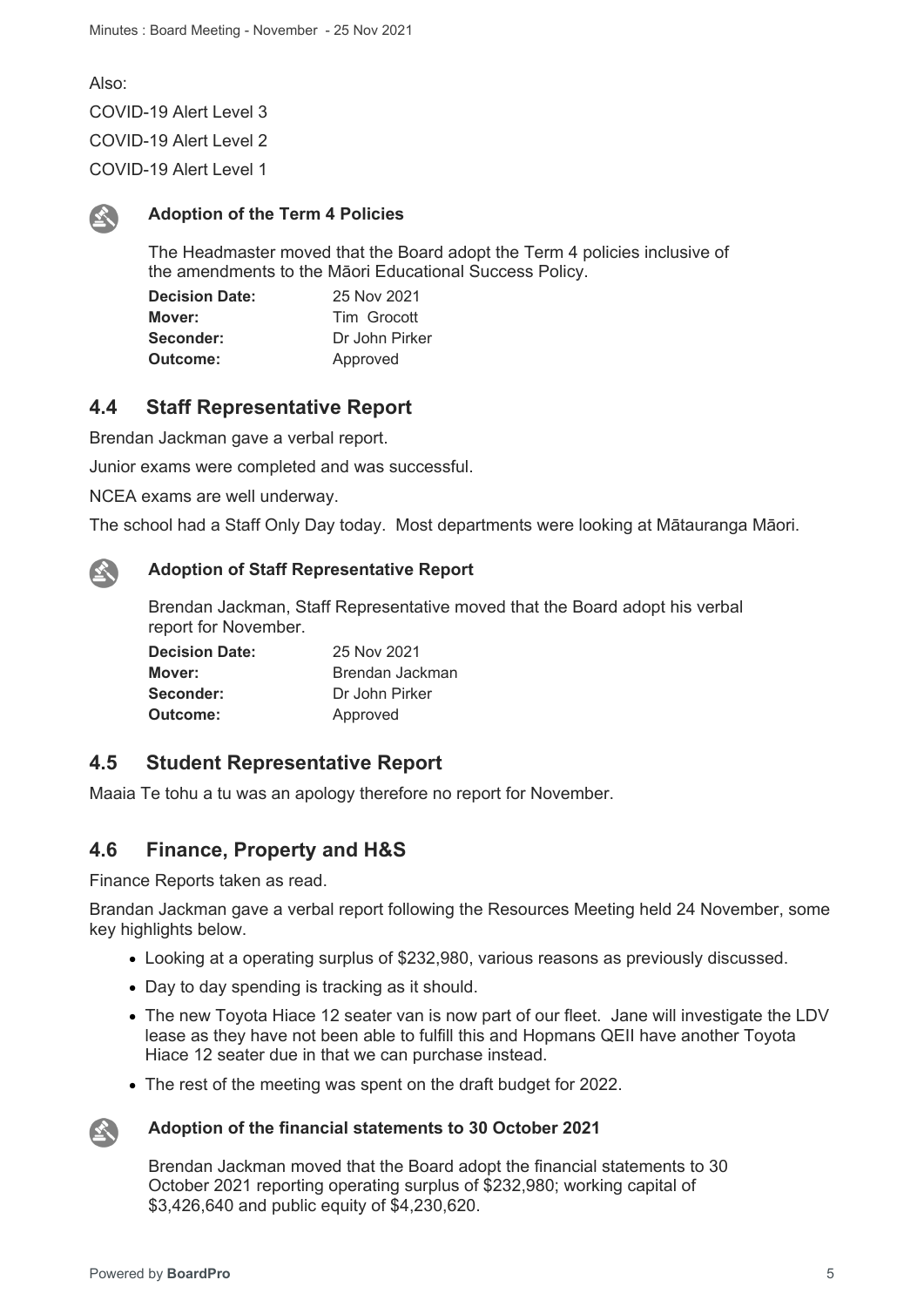| <b>Decision Date:</b> | 25 Nov 2021     |
|-----------------------|-----------------|
| Mover:                | Brendan Jackman |
| Seconder:             | laean Cranwell  |
| Outcome:              | Approved        |



E.

### **Adoption of a budget for the 2021 Statement of Financial Position and a budgeted Cash Flows**

Brendan Jackman moved that the Board approves the inclusion of a budget for the 2021 Statement of Financial Position and a budgeted Cash Flows which are derived from the Board's 2021 operating and capital purchases budgets.

| <b>Decision Date:</b> | 25 Nov 2021     |
|-----------------------|-----------------|
| Mover:                | Brendan Jackman |
| Seconder:             | Teresa Wooding  |
| Outcome:              | Approved        |

#### **Adoption of delegation to Board Chair and Headmaster/Tumuaki to sign the Statement of Responsibility**

Brendan Jackman moved that the Board authorises the Board Chairperson and Headmaster/Tumuaki to sign the Statement of Responsibility for the 2021 Annual Accounts on the Board's behalf when confirmation is received that the audit has been completed.

| <b>Decision Date:</b> | 25 Nov 2021     |
|-----------------------|-----------------|
| Mover:                | Brendan Jackman |
| Seconder:             | Dr John Pirker  |
| Outcome:              | Approved        |

#### 2022 Draft Budget

Brendan gave a verbal report following the Resources meeting on 24 November.

The Resources Committee spent quite a few hours on the draft budget and there is more work to carry out on this. Cheryl English, Business Manager has carried out an extensive amount of work on the draft budget and will continue to do so and report back at the February 2022 meeting. Brendan explained to the Board that the school is currently looking at a deficit.

# **4.7 Whānau Committee Report**

Dr John Pirker gave a verbal report.

- No whānau committee has been held since the last Board meeting.
- Staffing was discussed with regards to te reo Māori and support for the current teacher Hone Rask. The Headmaster advised that in 2022 Uli Pesefea will teach some junior te reo and also Joseph Papesch will teach some junior te reo. They will not teach to senior level like Hone Rask, there will be support for that department and growing the depth of knowledge for te reo.
- No link has been sent out for the Pō Whakanui for whānau to watch. This event was recorded, Jane Forster to investigate getting that link sent out to whānau.
- It was good to see a large proportion of Māori students awarded prizes at the Senior Prizegiving.
- John was shared a link stating Shirley Boys' is now third on the scale for Māori students attending, behind Cashmere. The Board Chair explained Shirley Boys' has the highest number of Māori boys attending (not students).
- John explained they want to hold a Hui in the new year and look to recruit new members to the committee.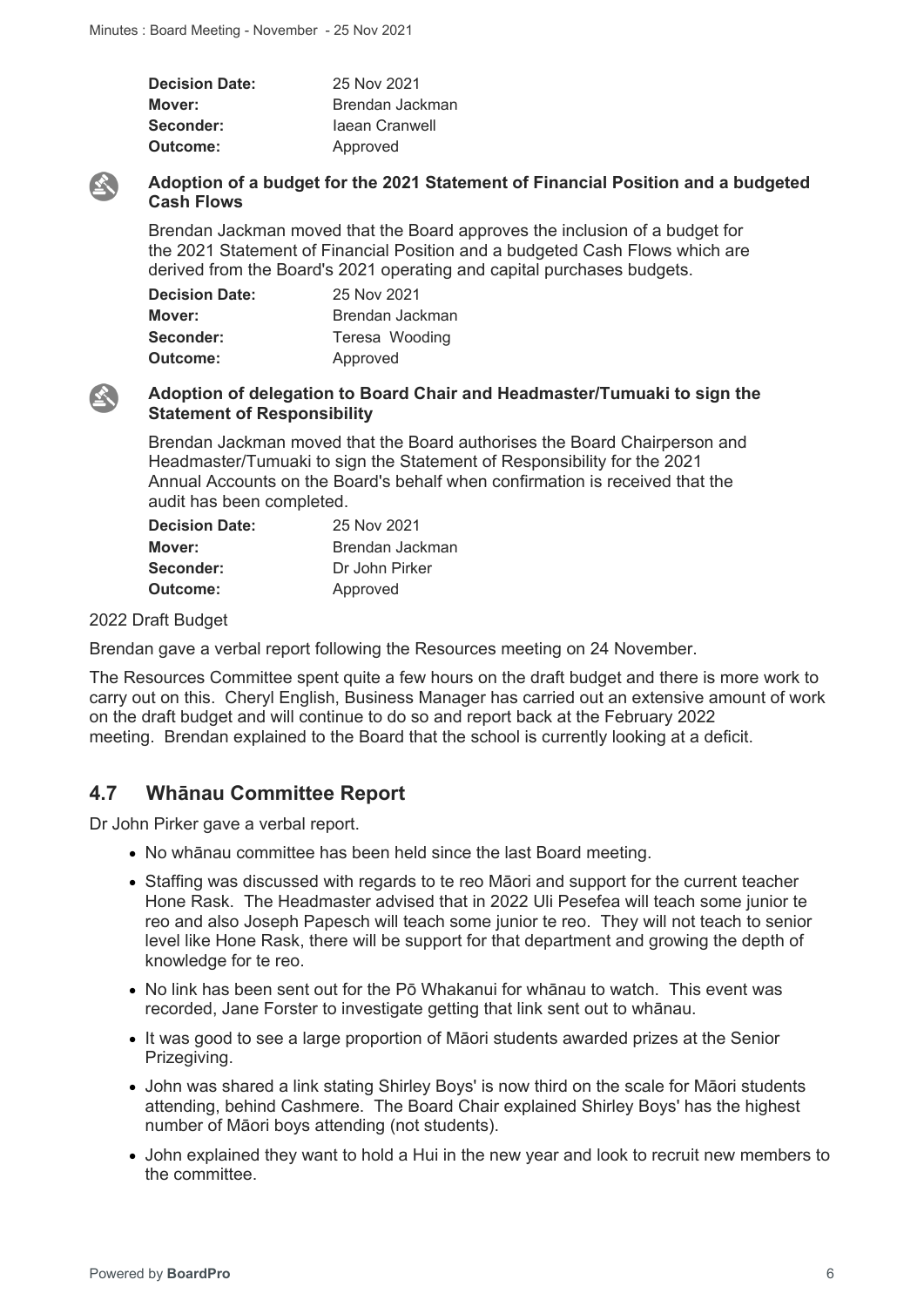## **Adoption of the Whānau Committee Report**

Dr John Pirker moved that the Board adopt his verbal Whānau Committee report for November.

| <b>Decision Date:</b> | 25 Nov 2021    |
|-----------------------|----------------|
| Mover:                | Dr John Pirker |
| Seconder:             | Jaean Cranwell |
| Outcome:              | Approved       |

## **4.8 Kahui Ako - Stewardship Committee**

Teresa Wooding gave a verbal report.

The main focus of the meeting was to bring on people from the schools to be the Across School people.

Queenspark and Parkview Schools are coming onboard, they will not get the full benefits straight away in terms of staffing support.

One challenge is around the Māori support role and the Learning Coordinator position. The challenge is there is a set criteria the Ministry has put together, although not widely shared. If you do too many leadership positions with units attached you are too senior to carry out that role but at the same time the position requires you to have that leadership capability. There was a few people interviewed for the Across School Culturally Responsive position and then weren't allowed to, post interview, as they didn't meet the criteria to employee them in that role. The Stewardship Committee are looking at other Kāhui Ako's to see is anyone else is interested in contacting the Ministry regarding the criteria. Jonathan from Avonside is going to raise this at a NZSTA Board meeting this weekend. In the meantime we have not been able to fill this role.

Louise Richards, Assistant Principal is going to carry out some work around the New Zealand Histories Aotearoa.

The final hui for the Principals is on the 7th December, Sue Hume will be farewelled from the Kāhui Ako at that meeting.



 $\mathbf{A}$ 

#### **Adoption of the Kāhui Ako Stewardship Committee report**

Teresa Wooding moved that the Board adopt her verbal Kāhui Ako Stewardship Committee report for November.

| <b>Decision Date:</b> | 25 Nov 2021     |
|-----------------------|-----------------|
| Mover:                | Teresa Wooding  |
| Seconder:             | Brendan Jackman |
| Outcome:              | Approved        |

5. Identify agenda items for next meeting

## **5.1 Preparation for next meeting**

6. Administration

## **6.1 Confirm Minutes**

**Board Meeting - October 28 Oct 2021,** the minutes were confirmed as presented.